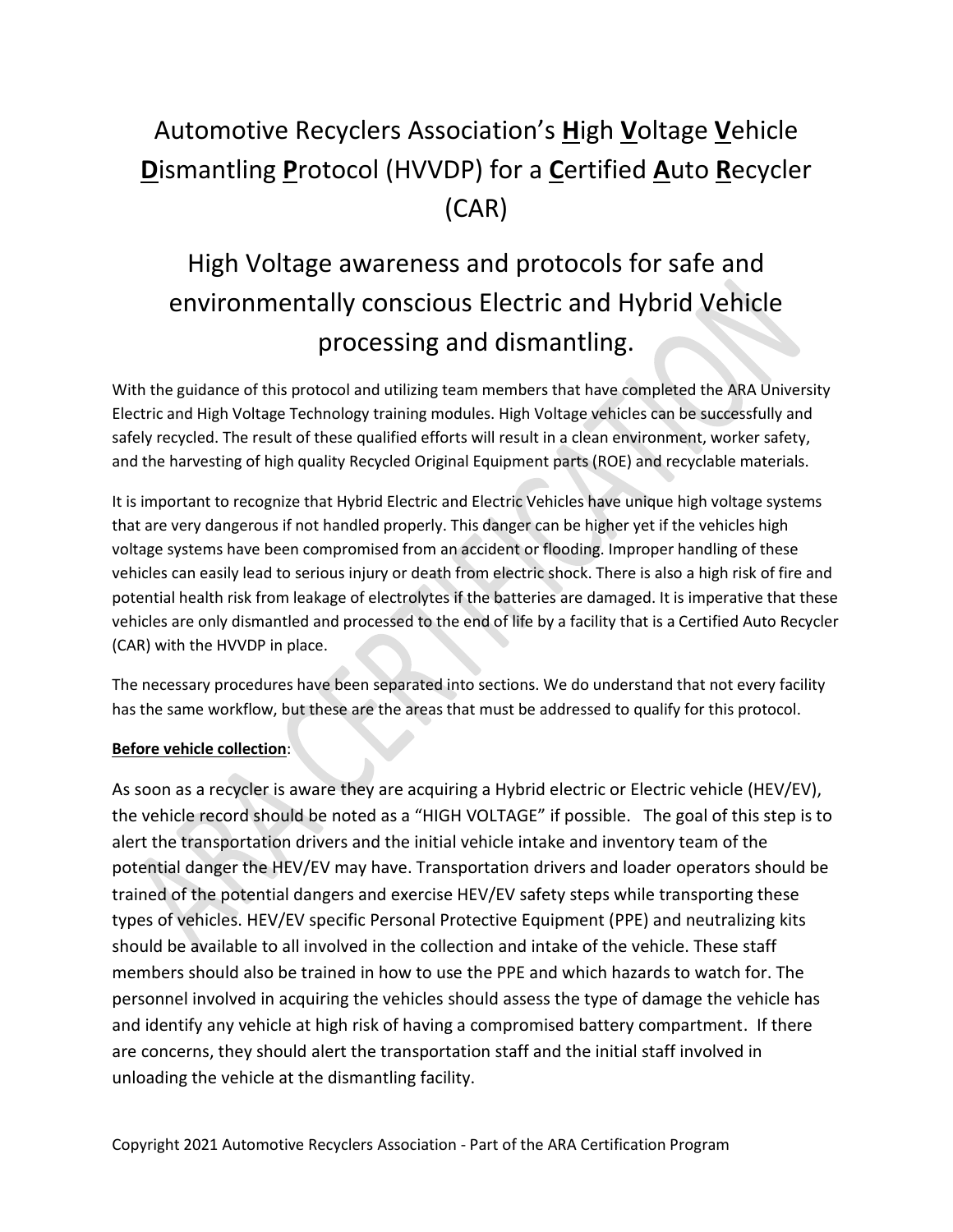#### **During vehicle collection**

During the vehicle retrieval process, when an HEV/EV is identified, the vehicle must be clearly marked, so the vehicle is easily identifiable as "High Voltage" ARA High Voltage Warning signage must be applied to multiple sides of the vehicle. Whenever possible, and depending on the transportation arrangements, Proper PPE, neutralizing kits, and personnel trained to use them, must be present. The staff involved must be trained whenever possible to assess possible damage to the high voltage batteries prior to loading the vehicle. The transportation team should be looking for physical damage to the high voltage battery and symptoms such as leakage or a thermal incident which could be indicated by fire or discoloration of the high voltage cables. If leakage is identified, the transportation team should work with the pickup location to neutralize the battery spill, and if problems are identified work to follow the manufactures processes to de-energize the vehicle. If the transportation folks are unsure, they should call and consult with other experts for advice and if unsure, leave the vehicle until a specialist can be consulted. Flooded vehicles should also have special attention paid to them.

#### **Vehicle on site and initial check in**

Once the HEV/EV arrives at the recycler's location, if it has not been done already, the ARA high voltage signage must be added to multiple sides of the vehicle. Workflow decisions must be made and consider what systems will need the factory power, for proper inventory and removal of certain parts. Once those decisions have been made, you will then determine your order of events. Once the proper information has been recovered from the vehicle and inventory and workflow decisions have been made, it is time to take the next step. A team member who has been trained using the ARA University and utilizing the proper PPE, can now remove the High Voltage Battery master disconnect service plug and zip tie it to the steering wheel. PPE necessary for High Voltage safety must be readily available, and properly maintained at the facility. This PPE includes insulated High Voltage lineman's gloves, approved face shield, insulated tools and a safety pull away hook. A high voltage meter should be available for checking circuits also. It is also important to recognize that each vehicle can be different, and you must also follow the manufactures processes to make the vehicle safe. Some manufactures have different processes and research of each new make and model will be required along with the normal safety awareness.

Important: If the workflow of the facility does not bring this HEV/EV directly to dismantling for high voltage battery removal, proper safeguards are a must. With the vehicle properly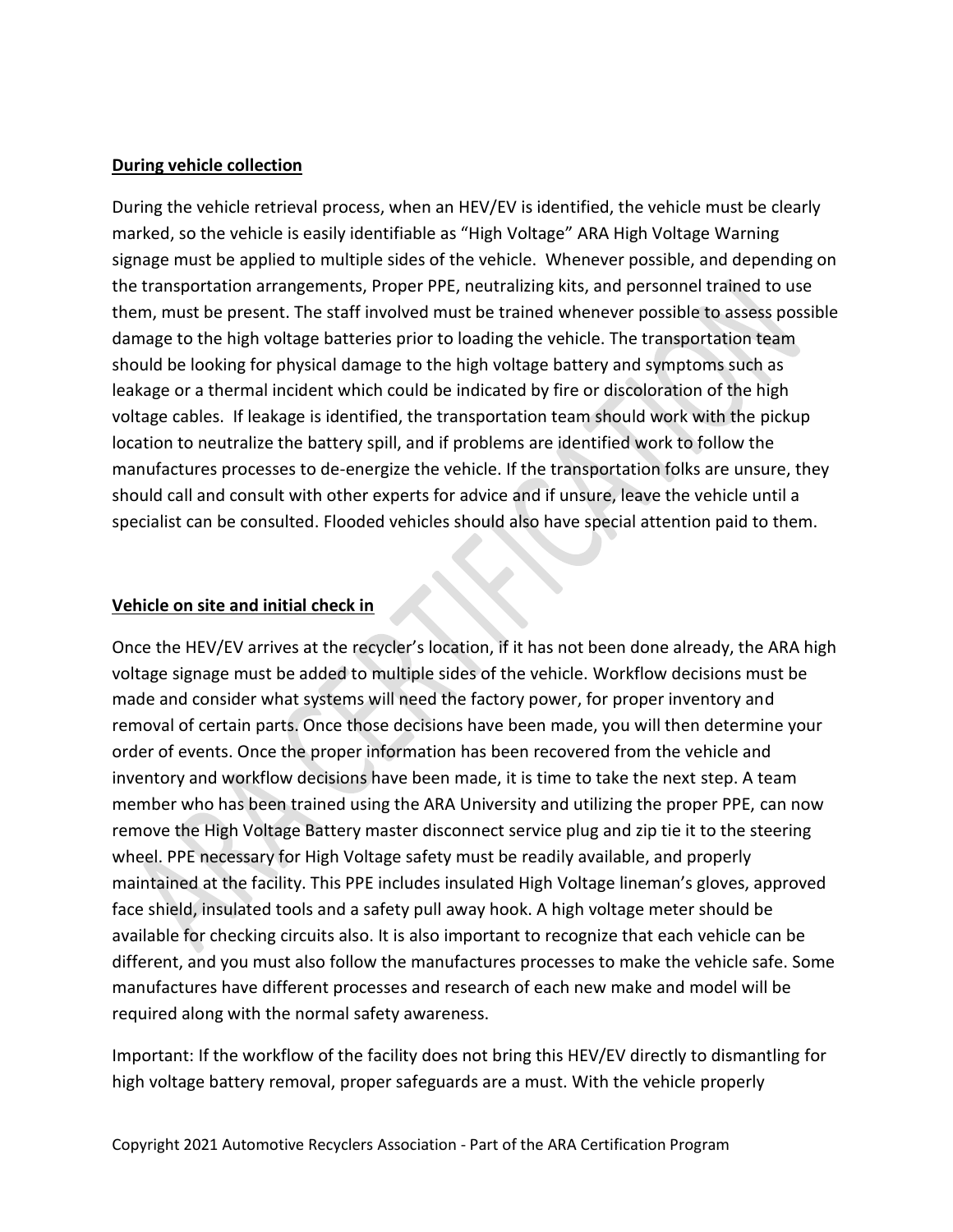safeguarded and displaying ARA High Voltage Warning the HEV/EV should be placed in a segregated area if possible, awaiting final dismantling.

#### **Inventory and Dismantling and High Voltage Battery Storage**

If it had not already been done during the initial vehicle check in and inventory, and after the dismantler has recovered the data they need from the vehicle, a properly trained dismantler utilizing the proper PPE will *1<sup>st</sup>* remove the High Voltage Battery master disconnect. The dismantler should place the master disconnect on their tool cart away from the vehicle and let the vehicle discharge for a minimum of 15 mins before working on the vehicle. While this will be the process for most of the HEV/EV, always research with the manufacture of that vehicle, to find the exact process to make the vehicle safe for high voltage battery removal. It is also important to consider if the vehicle systems may be needed for any of the dismantling and part removal process.

After the proper time has passed for the high voltage system to discharge, a properly trained dismantler utilizing the proper PPE and tools will remove the High Voltage Battery assembly. These batteries can be very heavy. It is important to confirm you have the proper lifting device or cooperation of a protected teammate, to be able to remove the battery following the manufactures recommended processes. Once the battery is safely removed and secured to a nonconductive pallet, it is recommended to zip tie the master disconnect plug to the opposite side of the plug in on the battery case. (Hybrid batteries should never have their cases opened by anyone other than a trained professional in High Voltage Batteries.) The properly trained dismantler will wrap any exposed/disconnected individual High Voltage wire ends in electrical tape to insulate them properly for safety.

All ARA High Voltage Warning signage, should now be replaced with ARA High Voltage Battery Removed signage, marking the vehicle safe for further dismantling and processing.

The High Voltage Battery assembly will then be properly stored for future sale as a ROE component or for proper recycling. Trained team members must follow the storage procedures in the ARA University. The storage must also be correct for local fire code. It is recommended that quantities of batteries be stored in a separate area, if possible segregated in a separate building or protected outdoor structure, that is easily identifiable and accessible in the event of an emergency. Store away from other combustible materials whenever possible.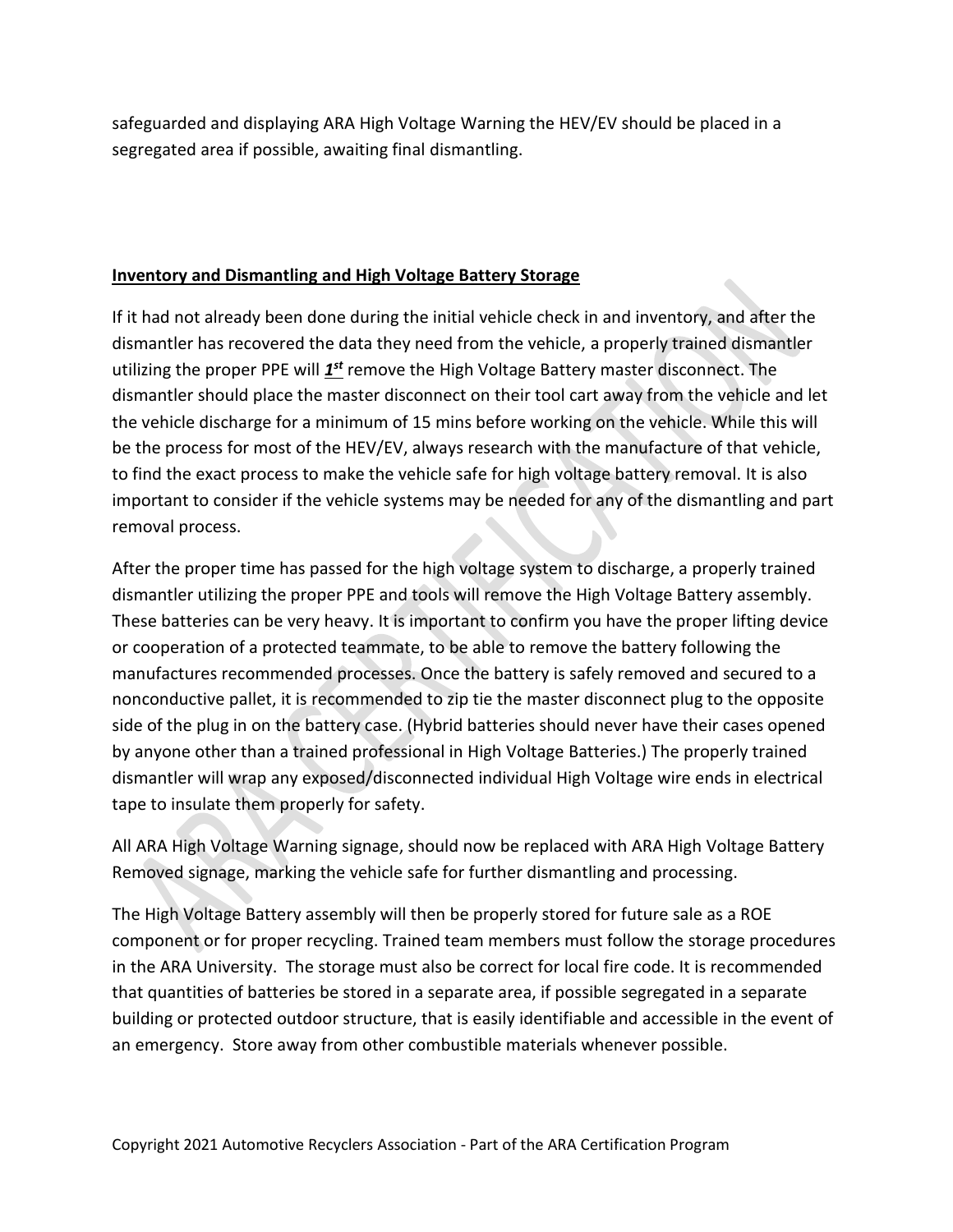Battery's must be properly stored, away from moisture, away from direct sunlight and in a clearly marked and controlled area. Nickle-metal hydride (NiMH) and Lithium-ion (Li-ion) batteries must be separated in the storage area. Batteries can be stacked no more than two high and must be separated by a non-conductive layer such as wood or rubber sheeting. Follow the specific storage instructions for each type of battery (see ARA University and reference the Electric and Hybrid Vehicle Technology Guide)

The vehicle is now ready for dismantling, storage, and end of live processing once the other normal depollution of the vehicle has taken place. Following the HVVDP and the normal processes that are inherent to a Certified Auto Recycler will lead to a safe process that is good for the environment, and the cyclical economy of the vehicle and its components. Every vehicle is an opportunity to find great parts for reuse and if not sold for reuse, recycling.

Please be aware of all specially colored High Voltage wiring (usually orange) and components that are unique when transporting with forklifts or dismantling the vehicle. As an additional reminder, Inverters and other high voltage components that have been damaged in an accident or flood should be treated with caution, pending inspection by a trained specialist. The electric motor can produce energy if the drive wheels are rotated, so be mindful if moving vehicles in a manner that could result in wheel turn. Once the battery has been removed, the High Voltage energy is in the battery, and not with the vehicle but caution must always be observed.

## **Transportation**

HEV/EV High Voltage batteries must be transported as "dangerous goods" when shipped on ground transportation or shipping carriers. If the proper procedures have been followed, the complete high voltage battery assembly, sealed in its factory housing, with the safety interlock plug removed, can be transported safely. Safe Transportation of High Voltage batteries or cells include being packed in such a manner as to prevent short circuits, including movement which could lead to short circuits. Once the connectors or leads are protected to prevent short circuit, the battery or cell should be wrapped with adequate dunnage to prevent movement or damage and secured or strapped to a non-conductive shipping container such as a wooden pallet or crate or other strong outer packaging conforming to general packaging requirements. Batteries must be secured to prevent inadvertent movement, and the terminals may not support the weight of other superimposed elements. Batteries that are damaged in an accident, causing the leaking of fluids or exposure of the conductors, must be handled in a very specific manor and will require special best management practices and requirements.

## **Selling and Disposal**

Every vehicle is full of opportunities to harvest good parts for reuse, saving consumers budgets and contributing to the sustainability goals for our planet. Along with reuse, recycling of the non useable parts is paramount, with so many precious commodities used in the manufacturing